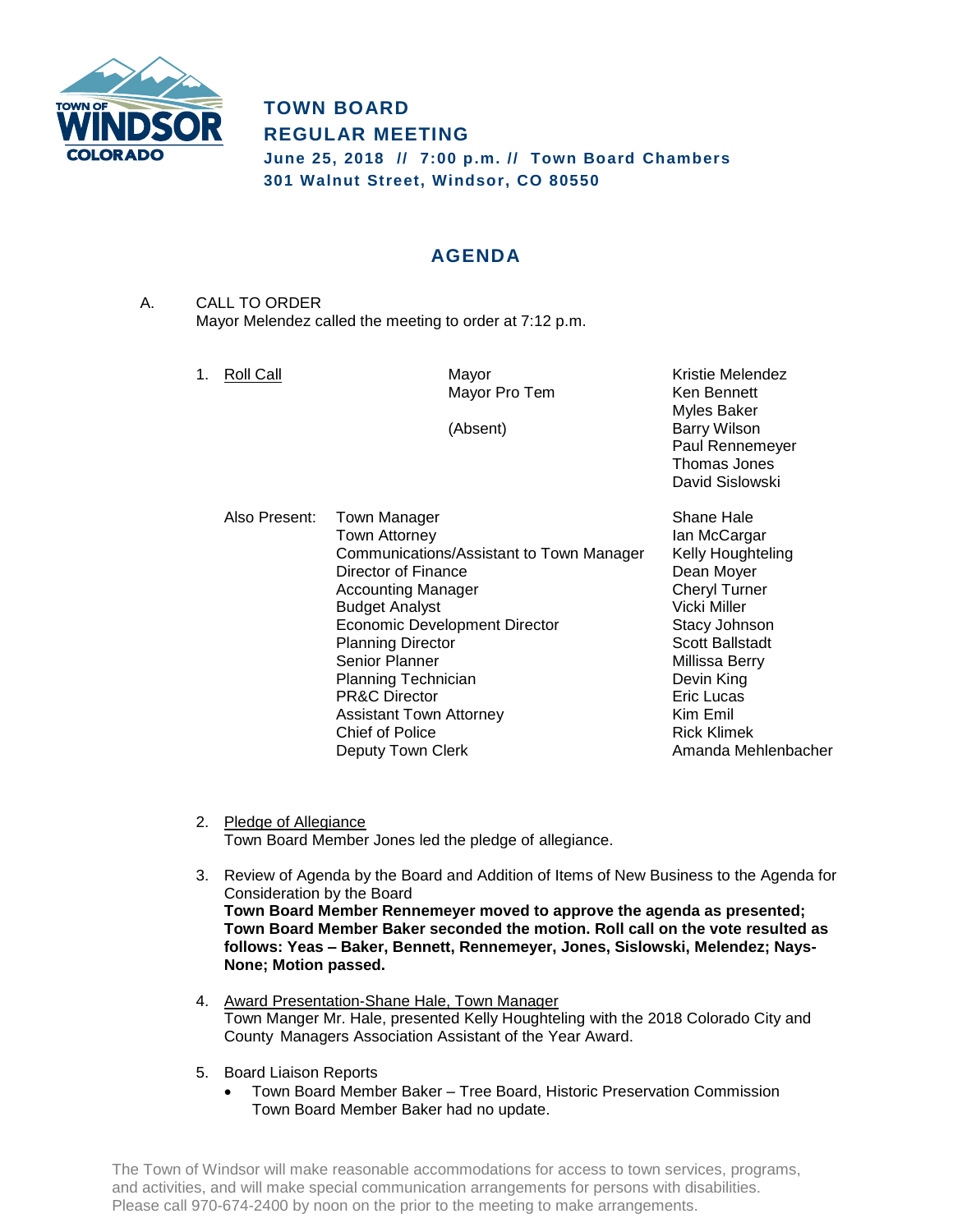- Town Board Member Wilson Parks, Recreation & Culture Advisory Board; Poudre River Trail Corridor Board Town Board Member Wilson was absent.
- Mayor Pro Tem Bennett Water & Sewer Board Town Board Member Bennett reported that there is one returning member and one new member being appointed to the Water & Sewer Board.
- Town Board Member Rennemeyer Chamber of Commerce Town Board Member Rennemeyer reported that the All Town BBQ was a great success and the Chamber of Commerce is showing interest in providing food for next year's first concert of the year.
- Town Board Member Jones Windsor Housing Authority; Great Western Trail Authority Town Board Member Jones reported that the Windsor Housing Authority is expecting

to close on the property in Windshire for the new Senior Housing next month and is also looking to name the property should the community have any suggestions. The Windsor Housing Authority has requested the Town Board consider hiring a full-time Housing Authority Manager as there will be over 300 units to manage. Dr. Jones reported the Great Western Trail Authority received seven applications for a part-time Trail Manager and will be conducting interviews in the near future.

- Town Board Member Sislowski –Clearview Library Board; Planning Commission Town Board Member Sislowski reported the Clearview Library will be meeting June 28, 2018 at 5:30 p.m. and due to attending the CML Conference, missed the Planning Commission Meeting.
- Mayor Melendez Downtown Development Authority; North Front Range/MPO Mayor Melendez reported that the North Front Range MPO has not had a meeting and will not be meeting in the month of July. For those interested in learning about the I-25 expansion project there will be a public meeting held on June 27, 2018 from 5:30 p.m. – 7:30 p.m. at the Ranch in Loveland where CDOT will be present to answer questions. Ms. Melendez further reported that the DDA has met and discussed the purchase of the 512 Ash Street property and the Backlot project with Brinkman. The Town Board has signed an agreement with the DDA for the Mill Project with an anticipated opening date of July 2019. A façade improvement program will be put in place for small businesses and the DDA has been looking at a Wayfinding project opportunity and the parking and crosswalk issues within the Town of Windsor.
- 6. Public Invited to be Heard Mayor Melendez opened the meeting up for public comment to which there was none.

## B. CONSENT CALENDAR

- 1. Minutes of the June 11, 2018 Regular Meeting and June 18, 2018 Special Meeting Amanda Mehlenbacher
- 2. Advisory Board Appointments Scott Ballstadt
- 3. Resolution No. 2018-65– A Resolution of the Town Board of the Town of Windsor Appointing a Director to the Boards of Directors for the Ptarmigan West Metropolitan District Nos. 1-3 – Ian McCargar

## **Town Board Member Rennemeyer moved to approve the consent calendar**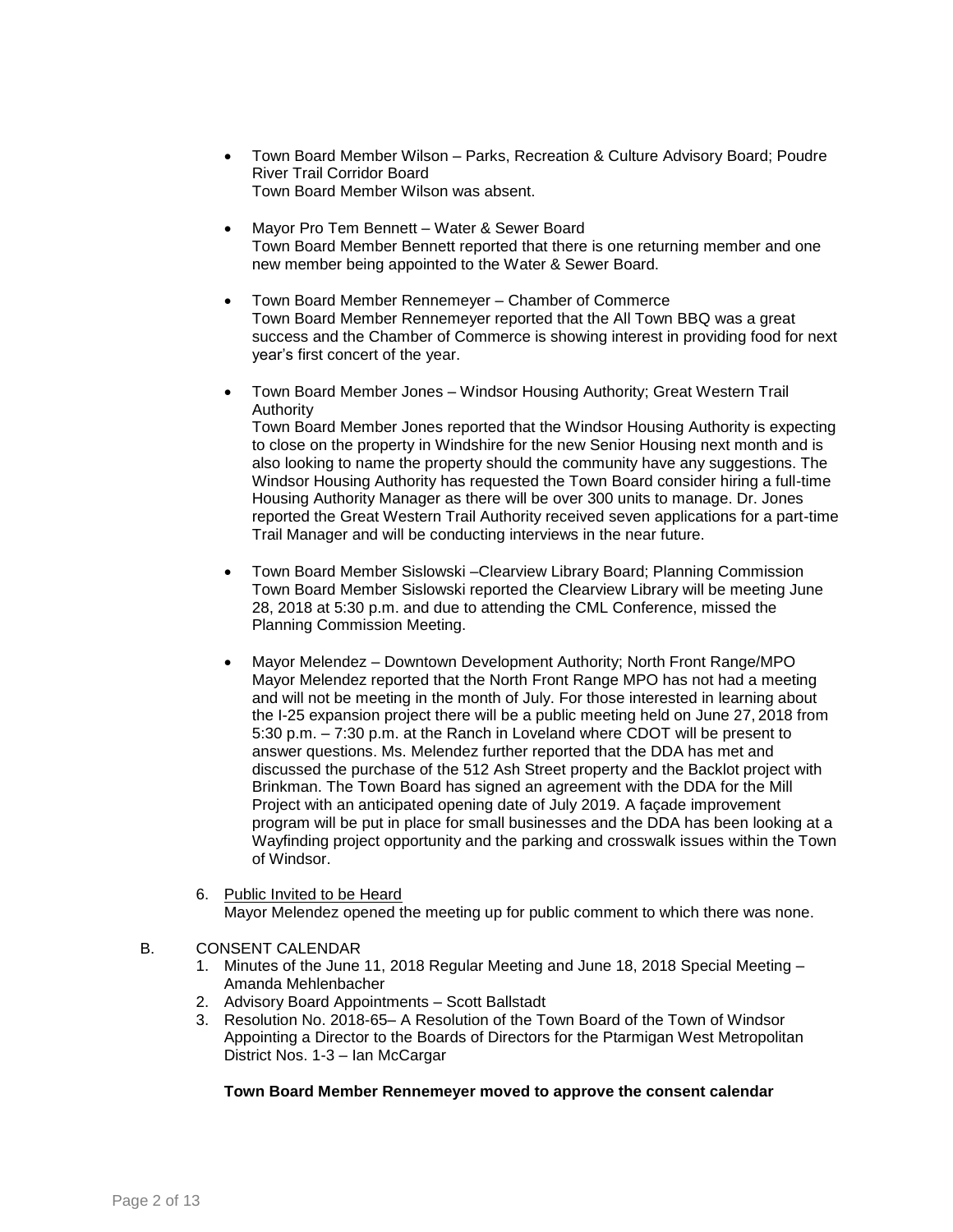**as presented; Town Board Member Jones seconded the motion. Roll call on the vote resulted as follows: Yeas – Baker, Bennett, Rennemeyer, Jones, Sislowski, Melendez; Nays- None; Motion passed**.

### C. BOARD ACTION

- 1. Site Plan Presentation Water Valley South 25<sup>th</sup> Filing Good Samaritan Society Assisted Living Facility and Memory Care Assisted Living – Greg Amble, The Evangelical Lutheran Good Samaritan Society, owner; Heather Scott, Boulder Associates Architects, authorized representative; Jon Sweet, TST, authorized representative
	- Staff presentation: Millissa Berry, Senior Planner

Ms. Berry introduced the applicant and presented the PowerPoint presentation included in the packet materials, with the following information: The property owner, Mr. Greg Amble, is proposing an assisted living and memory care assisted living facility in the Water Valley South Subdivision 25th Filing. The site of the proposed assisted living facility is located on the southeast corner of the intersection of New Liberty Road and  $7<sub>th</sub>$  Street just north of the existing Good Samaritan Senior Living Resort Independent Living Facility. The site is zoned Residential Mixed Use (RMU) and is located adjacent to other RMU-zoned properties.

The original site plan was reviewed at the March 21, 2018 Planning Commission meeting. Since that meeting, there have been revisions made to the building and site grading that warrant a second view of the project.

- Originally, the air conditioner system was to be internal to the building. Due to costs, the applicant is now proposing exterior ground-mounted condensing units.
	- o 55 units
	- o The units are 2wx2dx2t
	- o Units are grouped to specific areas to avoid a continuous row of units along the building
	- o Staff is working with the applicant to use evergreen shrubs in addition to the previously
	- o proposed landscaping to screen the units from the street
- The retaining wall with railing that was originally proposed along the east side of the building is being removed and replaced with a slope.

Overall development characteristics include:

- Total lot area of 2.93 acres
- 55,000 square foot (sf) building total; 36,313 sf footprint (~31% of the site)
	- o One-story 16-bed licensed Memory Care Assisted Living at the southern portion of the building
	- o Two-story 40-bed licensed Assisted Living Facility at the northern portion of the building.
	- o Enclosed trash and utility area
- 33 parking spaces (1 stall per 2 beds required 28 stall minimum; plus shared parking with independent living facility for employees and visitors)
	- o Applicant received a parking determination in March 2018 to allow the amount proposed
- Approximately 23% landscaped area (20% required)

Building characteristics include: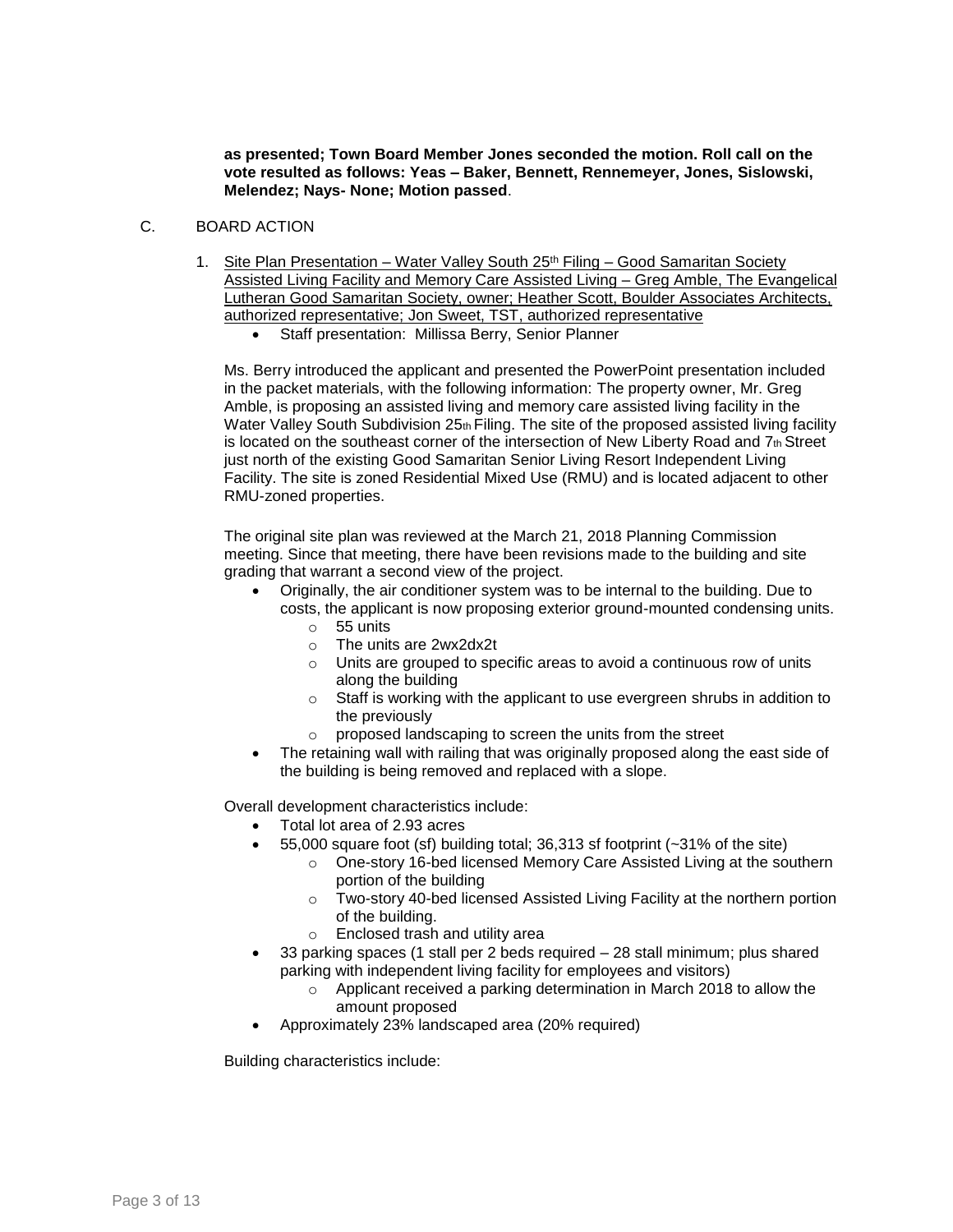- Building materials are a mix of fiber cement board and batten siding, fiber cement lap siding, and
- asphalt shingles
- Building height:
	- o One-story at 28 feet (24 feet with 4 foot roof feature
	- $\circ$  Two-story at  $\sim$  42 feet ( $\sim$ 38 feet plus 4 foot roof feature)

Ms. Berry indicated there is no recommendation, as this item is for presentation purposes.

Mayor Melendez requested clarification on the landscaping being used as a screen to cover the air conditioner units.

Ms. Berry confirmed the landscaping which will consist of evergreens so that there will be year-round screening.

Town Board Member Rennemeyer inquired as to why the retaining wall was initially recommended and is now not necessary.

Ms. Berry responded that it was an option and requested to be changed in order to help reduce cost.

- 2. Public Hearing Conditional Use Grant to allow temporary storage container in the Single Family Residential (SF-1) zone district – Mountain View School Subdivision 1st Filing, Lot 2 – Clearview Library – Ann Kling, Clearview Library District, Library Director, applicant
	- Quasi-judicial Action
	- Staff presentation: Devin King, Planning Technician

#### **Town Board Member Bennett moved to open the public hearing; Town Board Member Rennemeyer seconded the motion. Roll call on the vote resulted as follows: Yeas – Baker, Bennett, Rennemeyer, Jones, Sislowski, Melendez; Nays-None; Motion passed.**

Mr. King introduced the applicant and presented the PowerPoint presentation included in the packet materials, with the following information: The applicant, Clearview Library District is requesting a Conditional Use Grant (CUG) to allow one temporary storage container in the SF-1 zone district, located at Mountain View School Subdivision 1st Filing, Lot 2. A conditional use grant is required because the proposed use is not specifically included as an accessory use or a use-by-right in the SF-1 zone district per Section 16-12-20(2) of the Town of Windsor Municipal Code.

The applicant is requesting allowance of the storage container for storage of miscellaneous items such as special event and craft supplies that are currently stored offsite at employee's homes due to insufficient storage space at the library. The container is proposed to be located on the west side of the parking lot in the last two parking stalls in the middle row leaving a total of 46 off-street parking spaces available. In 2008 when the administrative site plan was approved, the Planning Commission determined 48 offstreet parking spaces met the off-street requirement, but at the time, 9 on-street spaces were going to be provided by diagonal striping on 3<sup>rd</sup> St. These 9 diagonal on-street spaces were reduced to parallel parking with the removal of striping years ago. If parking becomes an issue at the library, the Planning and Engineering Departments will reevaluate whether or not these 9 spaces should be restriped to add parking spaces and help alleviate any parking problems.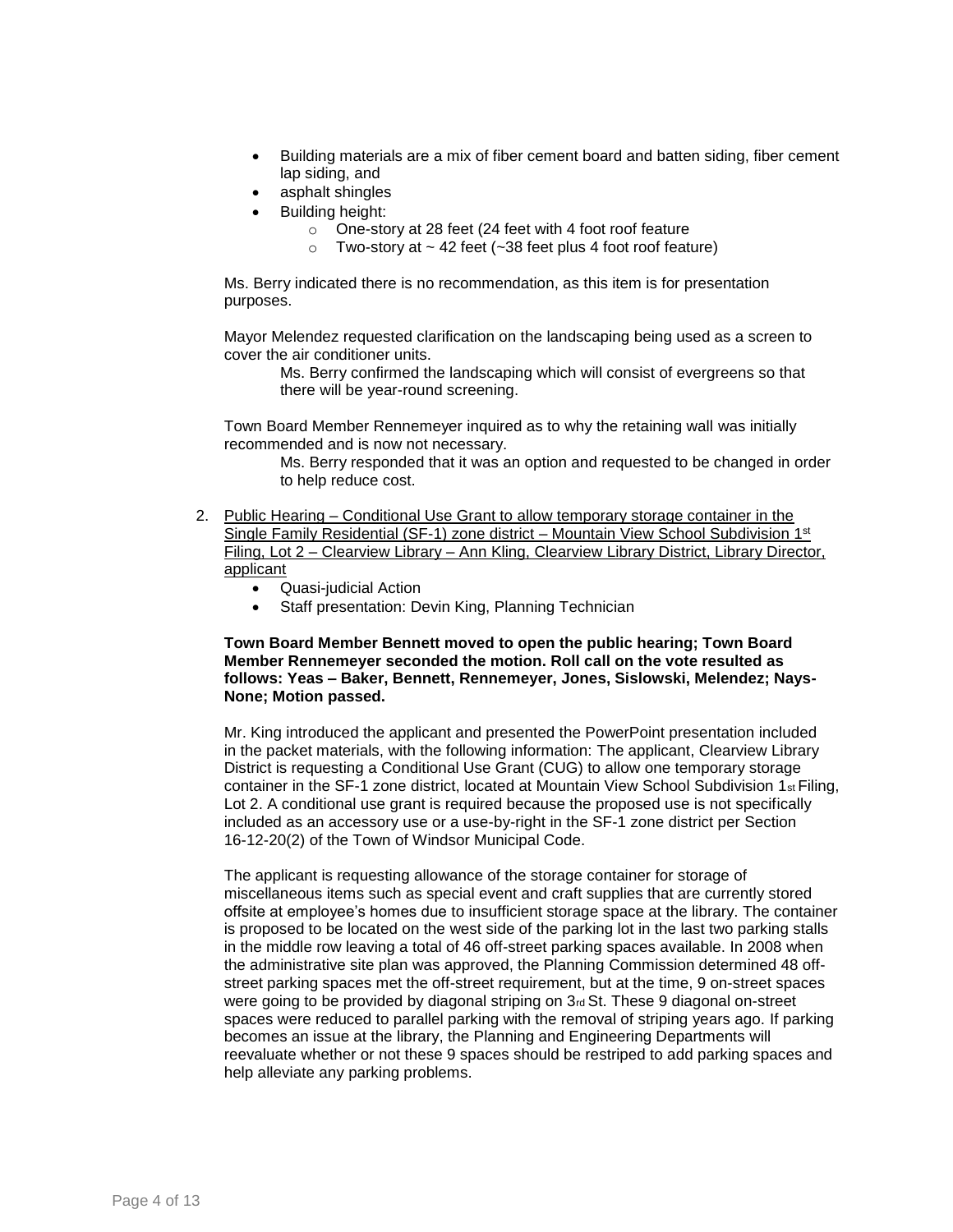Since library parking is not enumerated in the Code, Section 16-10-30(a)(7) states: "*Uses not enumerated. In any case where there is a question as to the parking requirements for a use or where such requirements are not specifically enumerated, the Planning Commission shall convene a public hearing to determine the appropriate application of the parking requirements to the specific situation, applying the criteria set forth above and in keeping with sound land use planning principles."* Therefore, the Planning Commission determined at the June 20 regular meeting that 46 off-street parking spaces met the parking requirement for the library.

At its regular June 20 meeting, the Planning Commission forwarded to the Town Board a recommendation of approval of the conditional use grant with the following condition:

 The conditional use of the storage container is permitted for three (3) years, which upon the arrival of, the applicant will be required to renew via the conditional use grant process to retain the storage container on the premises for an additional allotment of time.

Staff requests that the following be entered into the record:

- Application and supplemental materials
- Staff memorandum and supporting documents
- All testimony received during the public hearing
- Recommendation

Mayor Melendez asked if there were any questions or comments from Town Board Members.

Town Board Member Baker inquired if there will be any type of screening around the container.

Mr. King responded that there is an island on one side of the container with landscaping and on the adjacent side will be parking, therefore, screening the container from the street.

Town Board Member Jones inquired if the storage container will be used frequently. Ann Kling, Clearview Library District, Library Director, stated that the container may be used multiple times on a daily basis in order to access materials.

Town Board Member Sislowski inquired about the diagonal parking spaces located near the Library.

Ms. Kling stated that the diagonal parking spaces are owned by the school which the Library can use only during the summer.

- Mayor Melendez asked if anyone from the audience wished to speak on this matter. There were none.
- Mayor Melendez asked if the applicant had anything further to add. Per Ms. Kling; Nothing further.

**Town Board Member Rennemeyer moved to close the public hearing; Town Board Member Bennett seconded the motion. Roll call on the vote resulted as follows: Yeas – Baker, Bennett, Rennemeyer, Jones, Sislowski, Melendez; Nays-None; Motion passed.**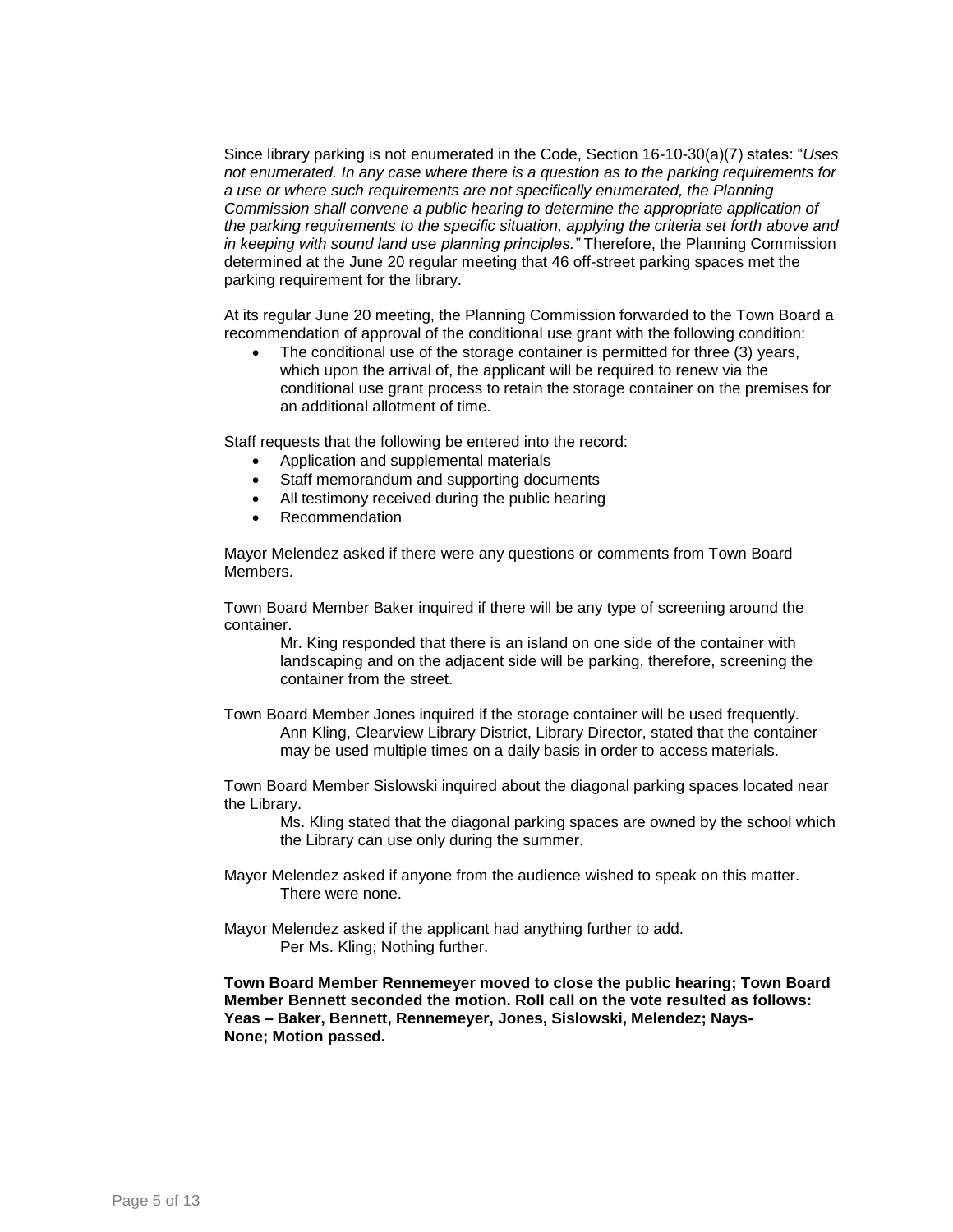- 3. Conditional Use Grant to allow temporary storage container in the Single Family Residential (SF-1) zone district – Mountain View School Subdivision 1<sup>st</sup> Filing, Lot  $2 -$ Clearview Library – Ann Kling, Clearview Library District, Library Director, applicant
	- Quasi-judicial Action
	- Staff presentation: Devin King, Planning Technician

Mayor Melendez asked if Mr. King had anything further he wished to add. Per Mr. King; Nothing Further

Mayor Melendez asked if there were any questions or comments from Town Board Members.

There were none.

**Town Board Member Rennemeyer moved to approve the Conditional Use Grant as presented; Town Board Member Baker seconded the motion. Roll call on the vote resulted as follows: Yeas – Baker, Bennett, Rennemeyer, Jones, Sislowski, Melendez; Nays- None; Motion passed.**

- 4. Resolution No. 2018-66 A Resolution Appropriating Additional Sums of Money to Defray Expenses in Excess of Amounts Budgeted for the Town of Windsor, Colorado, for 2017, an Addendum to Resolution No. 2018-29.
	- Legislative Action
	- Staff Presentation: Dean Moyer, Director of Finance

Mr. Moyer reported that as recently discovered during the 2017 audit process, the Town Board meeting on March, 12, 2018 did not include the Community Recreation Center Expansion refunding bonds transaction in Resolution # 2018-29 nor the Kern Reservoir refinancing. Tonight's resolution provides for a Supplement to the 2017 Budget to appropriate additional sums of money to the Community Recreation Center Expansion Fund and the Water Fund for these transactions.

The Town of Windsor refunded the existing Series 2015 sales and use tax revenue bonds in December of 2017. The Town also refinanced the original Kern Reservoir dredging loans in July 2017. To properly account for this transaction, we need to record both revenue and an expense for the dollar value of this transaction.

Staff recommends the Town Board approve the 2017 Supplemental Budget as presented.

Mayor Melendez asked if there were any questions or comments from Town Board Members.

There were none.

**Town Board Member Sislowski moved to approve Resolution No. 2018-66 as presented; Town Board Member Jones seconded the motion. Roll call on the vote resulted as follows: Yeas – Baker, Bennett, Rennemeyer, Jones, Sislowski, Melendez; Nays- None; Motion passed.**

- 5. 2017 Audit Presentation-Randy Watkins, CPA, Anton Collins Mitchell LLP
	- Staff presentation: Dean Moyer, Director of Finance

Randy Watkins of Anton Collins Mitchell LLO, CPAs, presented the 2017 Audit Report.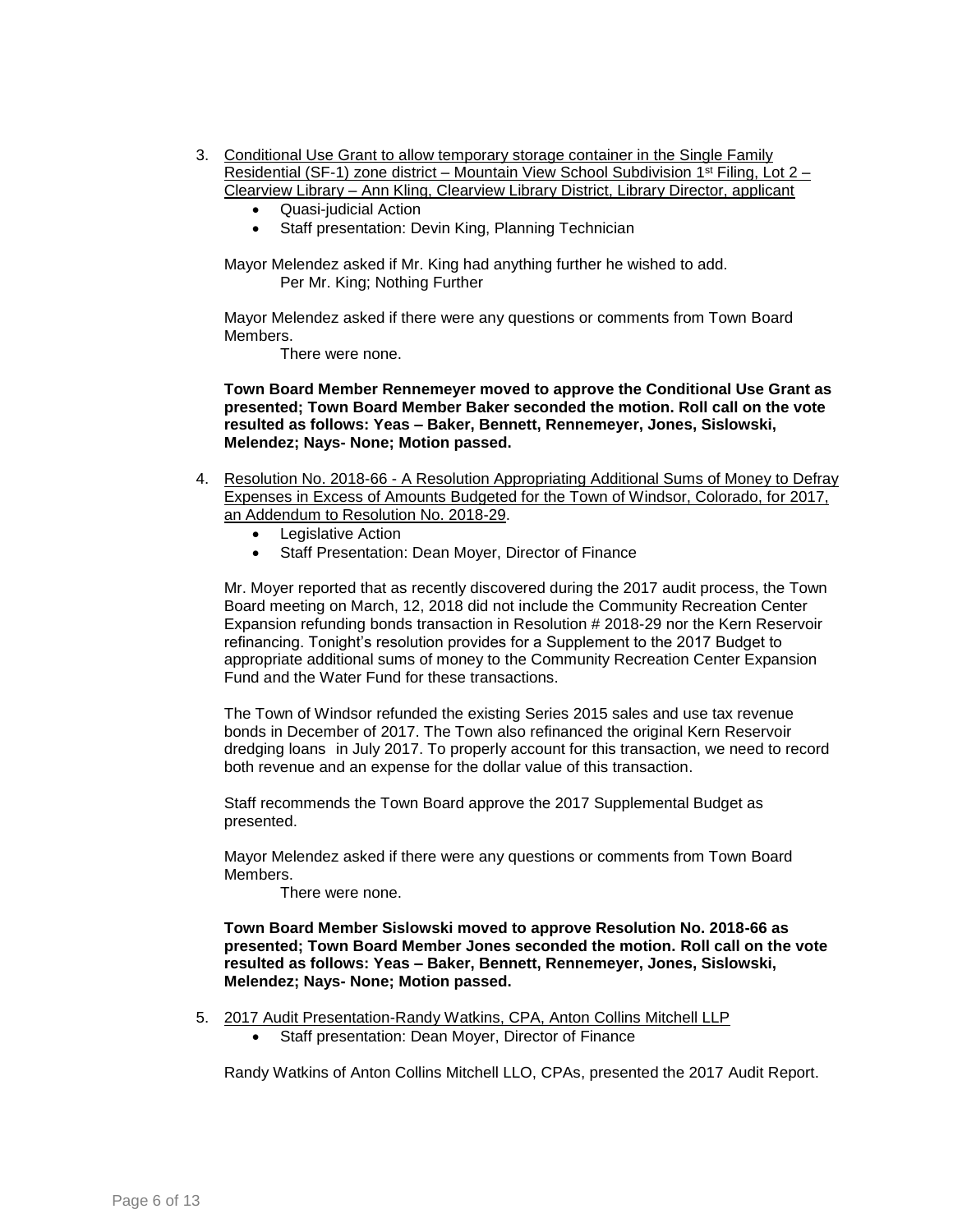Town Board Member Sislowski inquired about the Significant Deficiencies and if that was new in this year's audit.

Mr. Watkins responded that it may not have been something they focused on in prior years.

Mr. Sislowski inquired about the line item, small equipment, with the description including, cost of resurfacing.

Mr. Watkins responded that resurfacing can be difficult to decide if it's extending the life of a capitol asset or maintaining a capitol asset, therefore, typically it's considered maintenance on an asset with regards to the roads versus repaving or expanding.

Mayor Melendez inquired about the Sales and Use Tax fee and the payoff.

Mr. Moyer responded that during the refinancing that took place in 2017, the Town set aside an escrow account in order to pay off the original bonds and the rest was taken through an installment loan. In 2021 the Town can start paying without penalty.

Mayor Melendez thanked Mr. Moyer, Ms. Turner and Ms. Miller for all their hard work preparing the budget.

- 6. Resolution No. 2018-67 A Resolution Accepting the Audit Report for 2017 Prepared by Anton Collins Mitchell LLP, Certified Public Accountants.
	- Legislative Action
	- Staff Presentation: Dean Moyer, Director of Finance

Mayor Melendez asked if Mr. Moyer had anything further he wished to add. Per Mr. Moyer; Nothing further.

**Town Board Member Rennemeyer moved to approve Resolution No. 2018-67 as presented; Town Board Member Bennett seconded the motion. Roll call on the vote resulted as follows: Yeas – Baker, Bennett, Rennemeyer, Jones, Sislowski, Melendez; Nays- None; Motion passed.**

- 7. Ordinance No. 2018-1561- An Ordinance Amending Sections 4-3-350 And 4-3-490 of the Windsor Municipal Code to Align its Terms with Tax Measures Approved by the Voters with Respect to Expansion of the Windsor Community Recreation Center
	- Second reading
	- Legislative action
	- Staff presentation: Kimberly A. Emil, Assistant Town Attorney

This is a housekeeping matter to correct the Windsor Municipal Code Sections 4-3-350 and 4-3- 490 to reflect the correct sales tax rates. In the November, 2014 election, the Town's sales tax rate was changed from 3.2% to 3.95% to facilitate the Community Recreation Center expansion. As a direct result, Windsor Municipal Code Chapter 4, Article 2 was amended by Ordinance to create the Community Recreation Center Expansion Fund (4-2-20). Chapter 4, Article 3 was amended to impose sales tax (4-3- 110) and use tax (4-3-120) at the new rate of 3.95%. Both of these sections also revert to taxes of 3.4% after the debt service on revenue bonds or refunding bonds issued for the expansion have been paid in full. During a recent review, it was discovered that two sections still reflected the old rate of 3.2% and need to be amended to the correct rate of 3.95% and 3.4% thereafter, to align with the language approved in the election, and eliminate inconsistencies within the Code. This Ordinance amends these sections accordingly. There have been no changes since first reading.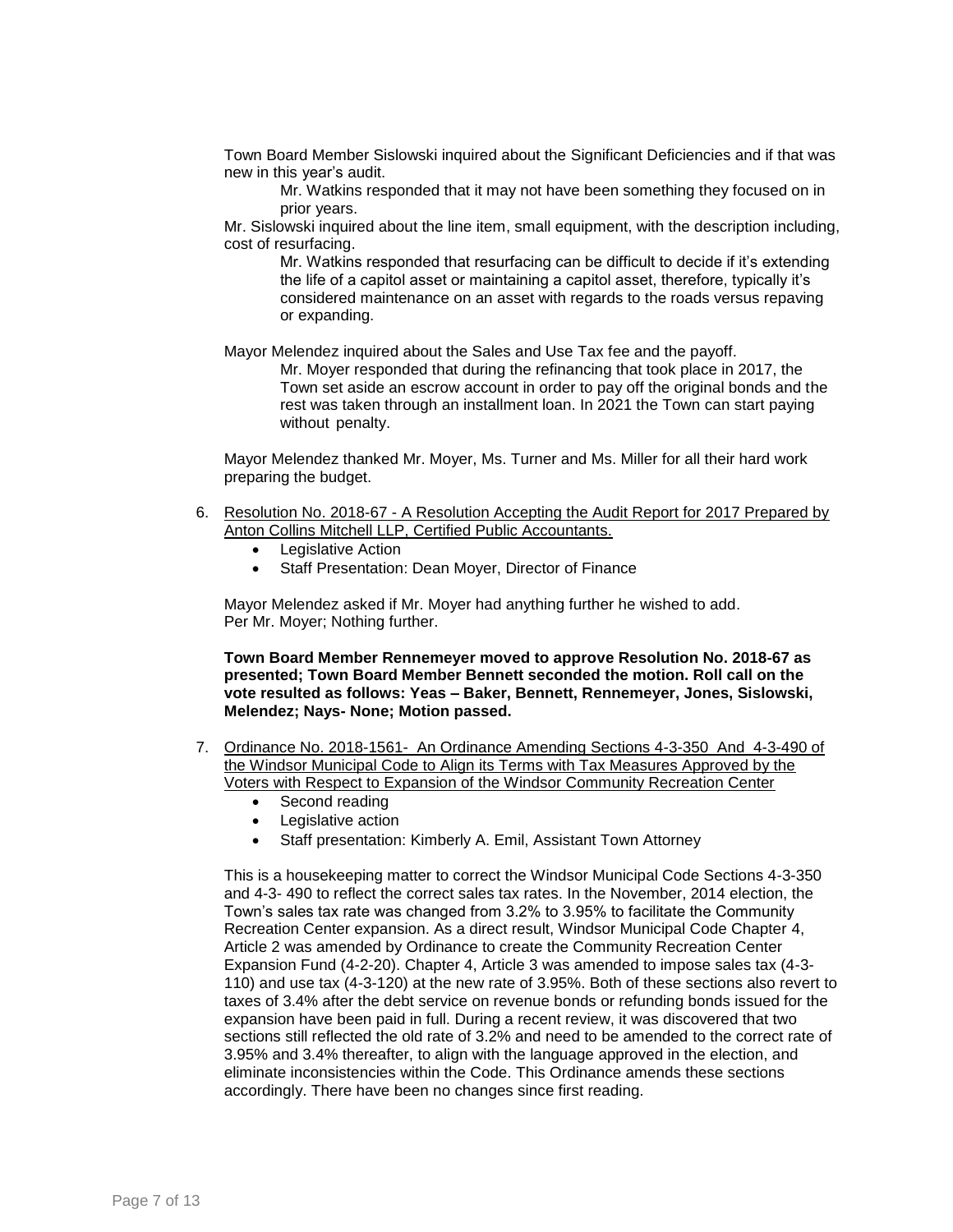Staff recommends the approval of the attached Ordinance No. 2018-61 Amending Sections 4-3-350 and 4-3-490 of the Windsor Municipal Code to align its Terms with Tax Measures Approved by the Voters with Respect to Expansion of the Windsor Community Recreation Center.

Mayor Melendez asked if there were any questions or comments from Town Board Members.

There were none.

**Town Board Member Bennett moved to approve Ordinance No. 2018-1561 as presented; Town Board Member Rennemeyer seconded the motion. Roll call on the vote resulted as follows: Yeas – Baker, Bennett, Rennemeyer, Jones, Sislowski, Melendez; Nays- None; Motion passed.**

- 8. Ordinance No. 2018-1562– An Ordinance Repealing, Amending and Re-Adopting Section 4-3-30 of the *Windsor Municipal Code* to Make Certain Definitions Consistent With Statewide Standards Recommended by the Colorado Municipal League
	- First Reading
	- Legislative action
	- Staff presentation: Ian D. McCargar, Town Attorney; Dean Moyer, Director of Finance

Mr. McCargar reported that in response to a request by the Colorado Municipal League, this Ordinance adopts some (but not all) of the uniform sales and use tax definitions developed by CML for use by municipalities. The uniform definitions were developed by CML in collaboration with its members as a means of bringing consistency and uniformity to sales tax collections across the state.

The uniform definitions being adopted by Windsor in this Ordinance are words and phrases that are already being used in the Sales and Use Tax Code and in the state-level exemptions incorporated by reference into the Sales and Use Tax Code. By adopting the uniform definitions, we are bringing our existing usages into alignment with the CML model.

The CML model also contains a number of defined terms that are not currently found in Windsor's Sales and Use Tax Code nor in the state-level exemptions incorporated therein. These definitions are not being included in the Ordinance before you this evening, thus avoiding defined terms that are not used in the body of our Code and its incorporated exemptions. The Finance Director and I feel we should not include definitions that have no place in our code. These remaining definitions will be considered for inclusion when the Finance Department undertakes its 2019 plan for a full update to the Sales and Use Tax Code.

In response to comments during the June 11, 2018, work session, the definition of *School* has been modified to incorporate the statutory definition of public schools and Charter schools, while retaining private schools that provide education for students K-12. This definition does not extend to home-school environments, however.

One definition that may be removed prior to second reading is *Food for Home Consumption*. After discussion with Mr. Hale and Mr. Moyer, it doesn't appear to belong in our Code because that definition is more suitable for municipalities that exempt food for home consumption from sales tax.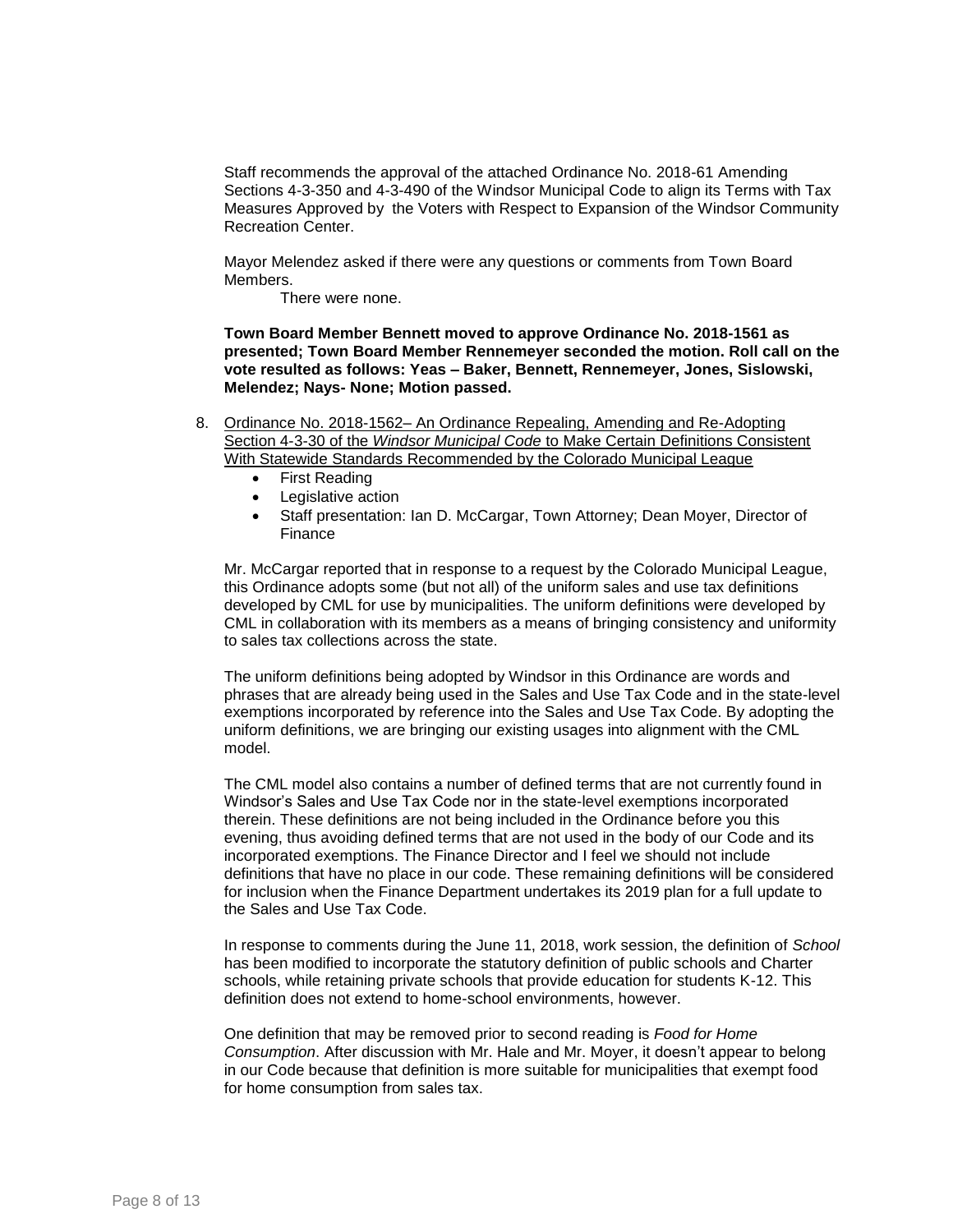Mr. McCargar recommends the Town Board approve the Ordinance, with the understanding that it may come back for second reading with the *Food for Home Consumption* definition omitted.

Mayor Melendez asked if there were any questions or comments from Town Board **Members** 

Mayor Melendez inquired as to whether taxing food is an example of how the Home Rule powers are used in the Town of Windsor.

Mr. McCargar responded that because the Town of Windsor taxes food, the definition better fits a community that exempts Food for Home Consumption.

Town Board Member Sislowski thanked Mr. McCargar for the addressing his detailed commentary he sent in regards to this Ordinance.

**Town Board Member Jones moved to approve Ordinance No. 2018-1562 as presented; Town Board Member Rennemeyer seconded the motion. Roll call on the vote resulted as follows: Yeas – Baker, Bennett, Rennemeyer, Jones, Sislowski, Melendez; Nays- None; Motion passed.**

- 9. Ordinance No. 2018-1563 An Ordinance Repealing Article I of Chapter 18 of the Windsor Municipal Code, Making Certain Findings of Fact, and Adopting a Park Open Space and Trail Development Fee as Article XVIII of Chapter 17 of the Windsor Municipal Code.
	- First Reading
	- Legislative action
	- Staff presentation: Eric Lucas, Director of Parks, Recreation & Culture

Mr. Lucas reported that in 2003, the Parks, Recreation, Trail and Open Lands Master Plan "highlighted that existing financial resources were falling short of meeting the increased service demands for parks a result of new growth and development". This statement precipitated a Park Impact Study being commissioned with the premise that as new growth and development added rooftops / residents, that necessitated the need for neighborhood parks as well as proportional costs of improving community park sites to serve broader areas.

The result of the Park Impact Study was the refined definition of community parks and neighborhood park impact fees as well as the park fee in lieu of land. Additionally, the 2003 Parks, Recreation, Trail and Open Lands Master Plan recommended the goal of providing a neighborhood park within ½ mile of each home. Since that time the Town and Department have operated with this fee structure and park access goal.

- *Current Park Development Impact Fees*
	- o Community Park: \$1,316
	- o Neighborhood Park: \$3,897
	- o Fee in Lieu of Land: \$52,970

- *Note: Fees are currently adjusted annually based upon the Denver/Boulder CPI.*

In late 2016, the Town Board adopted a Parks, Recreation & Culture Master Plan update that revealed that development and growth had achieved a very lofty 92% of all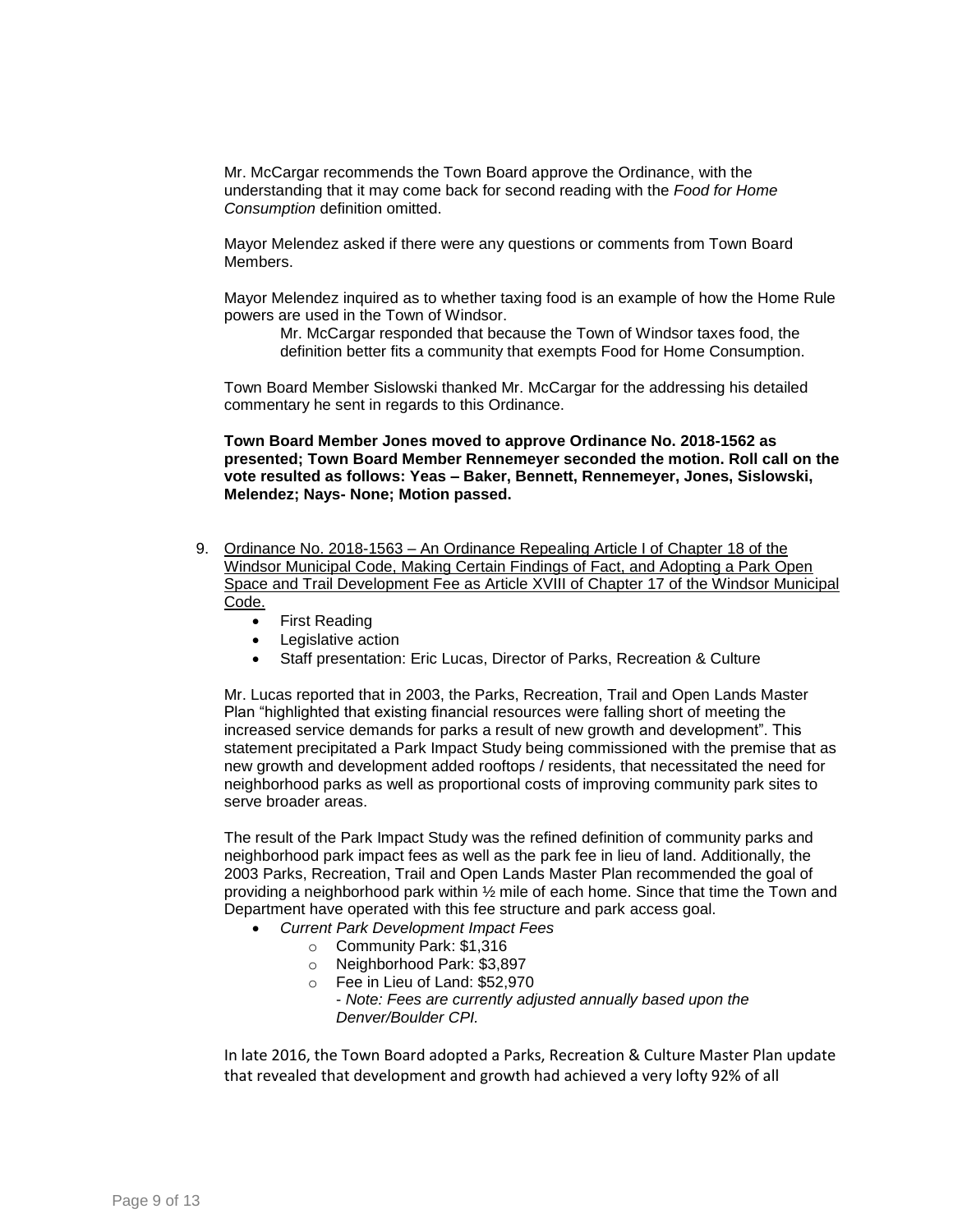residents were within a 10 minute walk of a recreation amenity (park or trail). Additionally the master plan identified a multitude of recommendations and action items (see attached Recommendations & Action Items) designed to continue moving the department forward into the foreseeable future (5 years). Among the recommendations and action items were the following:

- *Objective 1.1: Continue to provide equitable access to parks to the Town of Windsor*
	- o Objective 1.1.b Evaluate park impact fees, park land dedication, and fees-in-lieu policy
	- o To ensure that they continually cover expected cost.
- *Objective 1.5: Develop a system of prioritized growth and/or funding*
	- o Objective 1.5.a Categorize growth opportunities by
		- Safety Issues
		- Impact of the Three Pillars of NRPA
		- Social Equity
		- Health and Wellness
		- Conservation
		- Available funding is it dedicated and/or recurring?
		- Need and/or demand of service
		- Ability to generate revenue for the Department
		- Ability to partner
		- Potential impact (cost/benefit) to the
		- Department and to the Town
		- Equitable investment in divisions

As a result of the aforementioned recommendations and action items, staff determined that no further neighborhood parks were needed beyond the ones already having development agreements in place. Additionally staff determined that our focus moving forward should be on acquisition and buildout of community parks (see attached Developed Parks Buildout Map). This direction was adopted by the Town Board in April 2017 and identified what the Town's developed park system would look like at buildout. It does not identify final open space or trails at buildout.

With the end in mind, staff has been working to determine the cost to build-out the park the conclusion that we have accumulated enough funding in the neighborhood park fund to enable the Town to build them when they come online. Unfortunately, we do not have enough money to acquire and buildout our community parks and if we continue with our current fee structure the Town will realize a significant shortfall in the community park fund and an excess in the neighborhood park fund. Given that our code does not permit co-mingling of the funds the result would be that, we would have to refund the excess in funds once all neighborhood parks are built. Thus, the need to adjust how we collect the park impact fees from new development.

At the Town Board work session on March 26, 2018 staff showed the fund balances of both community and neighborhood park funds, the projected costs to buildout and the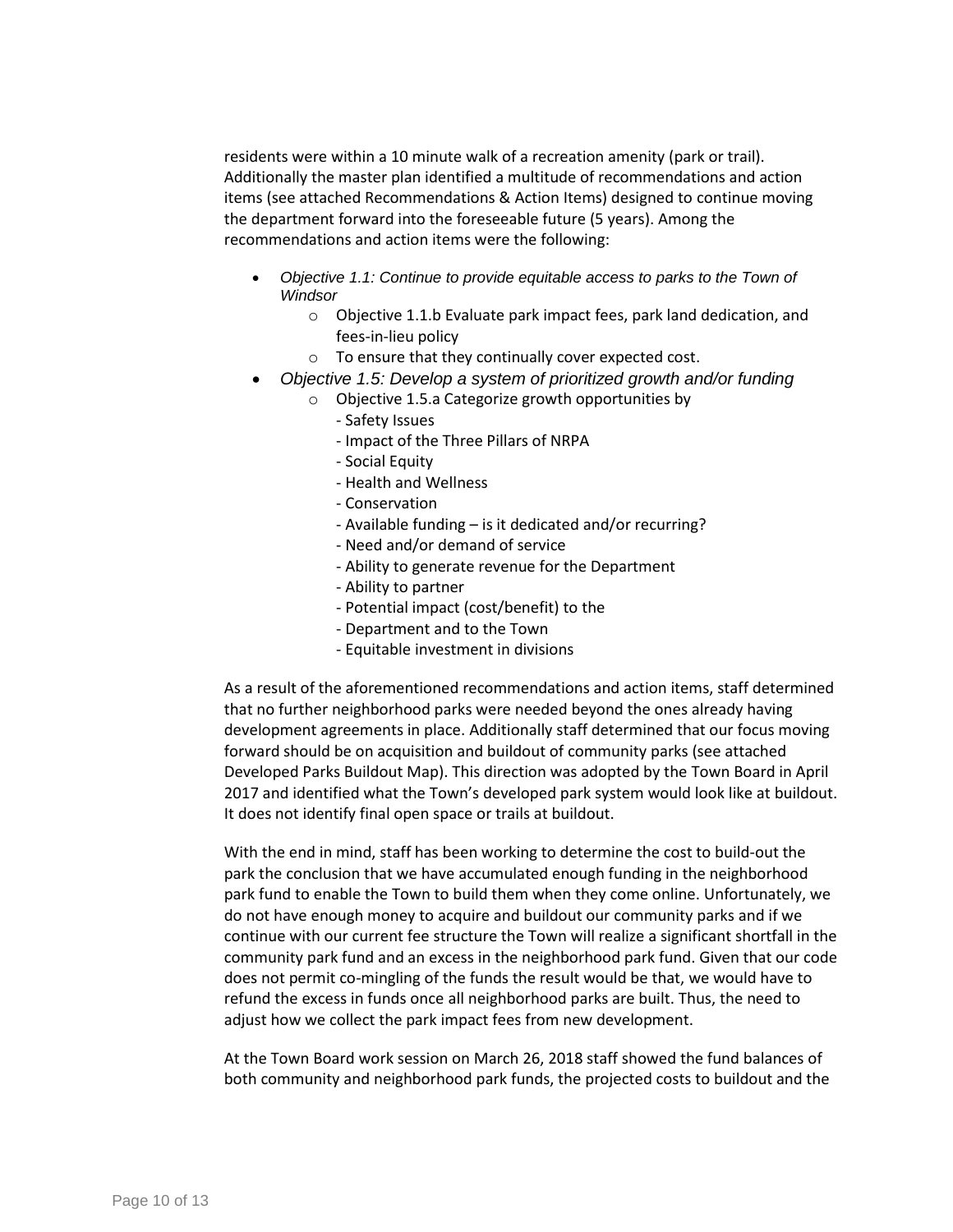impact of failing to take action by adjusting the impact. At that meeting, staff recommended that we modify our ordinance combines both fees (Neighborhood and Community Park) into one single park impact fee used for the development of any park, trail or open space in the Town of Windsor Park System. *The result is a net zero (\$0) effect to developers.* Until all funds are spent in the original fund accounts, this will result in three (3) funds to account for development and build out of our park system, the original funds (Neighborhood & Community Park) and the new Park Impact Fee Fund.

Town Board agreed and requested staff work with the Town Attorney to draft language that changes our park impact fees to a singular system and quickly return to Town Board for adoption. This occurred at a work session with Town Board on May 21, 2018 where the Board reviewed a draft ordinance that in effect repealed the current ordinance and created a new ordinance reflecting a single park development fee. The Board indicated consensus regarding the recommended code change. One key change to the proposed ordinance that staff was asked to examine was the use of the Denver/Boulder CPI as the annual inflation adjustment indicator. The Board indicated that we should consider using the Colorado Construction Cost Index provided by the Colorado Department of Transportation. Staff did examine this request and determined that it would be in the best interest of the Town to use the Construction Cost Index.

Staff recommends approval of the first reading of the ordinance-Repealing Article I of Chapter 18 of the Windsor Municipal Code, making certain findings of fact, and adopting a Park, Open Space and Trail Development Fee as Article XVIII of Chapter 17 of the Windsor Municipal Code.

Mayor Melendez asked if there were any questions or comments from Town Board Members.

Town Board Member Baker wished to confirm if we currently have a Trails Masterplan as well as an Open Space Masterplan.

Mr. Lucas responded that we do have a Trails Masterplan but do not currently have an Open Space Masterplan. Staff is working with consultants to create a scope of cost with the hope of bringing it back before the Town Board in the near future.

Mr. Baker inquired about the new fee being used for trails and if it would be used after parks are built as staff sees fit or does it happen concurrently.

Mr. Lucas responded that it could happen concurrently with one caveat, making sure we define the cost of the trail system.

Mr. McCargar added that this is a statutory requirement which in order to impose impact fees on new developments for new capital facilities, the statute requires that the costs be quantified. Therefore, until we quantify the cost of trails we will continue to collect the dollars but will not expend them until the quantification has been reviewed and approved by the Town Board. At that time we can then use this stream of revenue to build trails in addition to parks and open spaces.

Town Board Sislowski inquired that when the Article in the Section was changed if the cross references changed as well.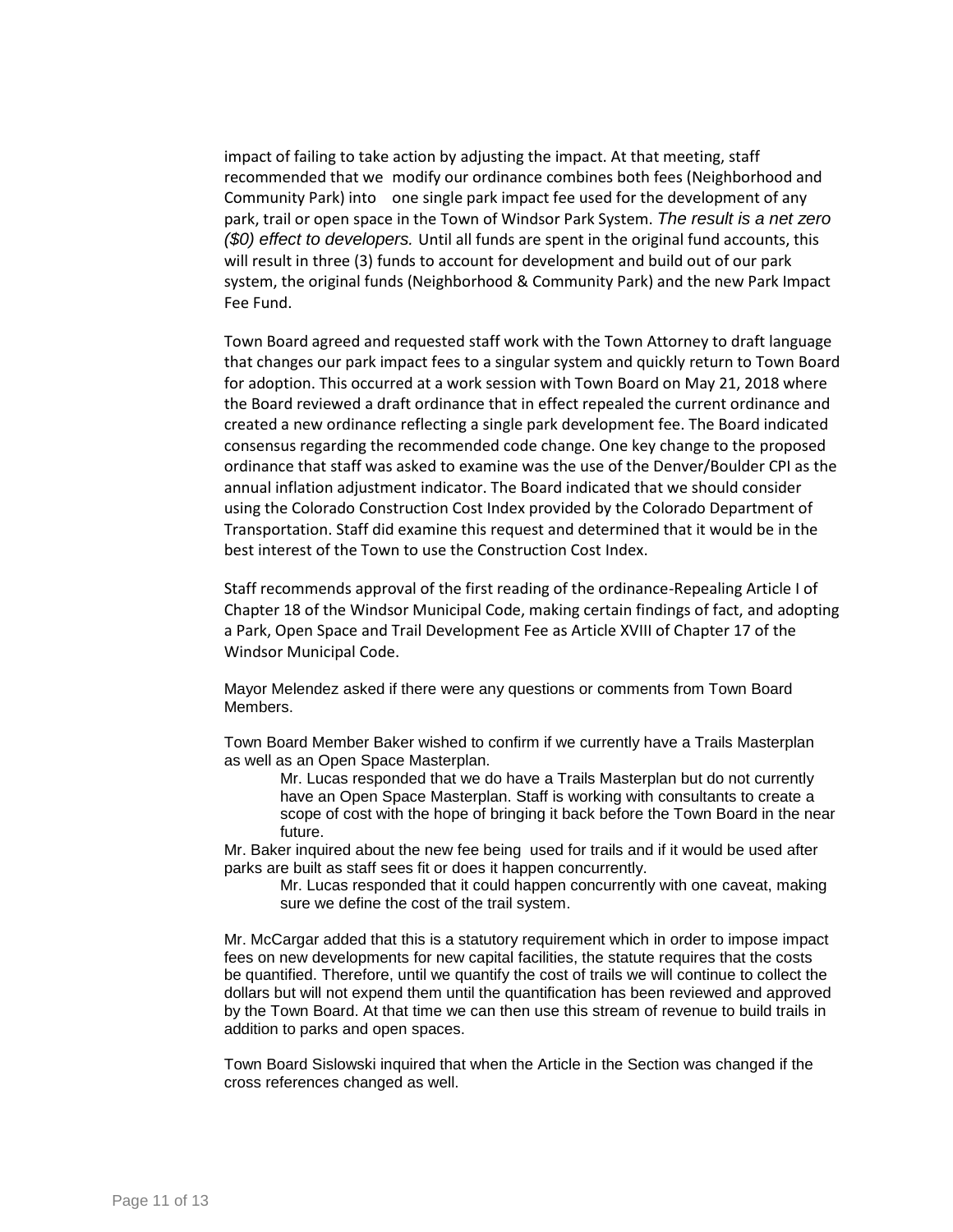Mr. McCargar responded that Section 1 of this Ordinance says that we are repealing Article 1 of Chapter 18. In addition it states that it will be codified as reserved, meaning that we do not have to renumber the rest of Chapter 18.

Town Board Member Rennemeyer requested that staff give more detail on the Colorado Construction Cost Index according to CDOT.

Mr. Lucas responded that the index is put out quarterly by CDOT which looks at the cost of construction in the State and the fluctuation.

Mayor Melendez expressed that she is in favor of this Ordinance as it offers flexibility as we continue to move forward.

**Town Board Member Rennemeyer moved to approve Ordinance No. 2018-1563 as presented; Town Board Member Bennett seconded the motion. Roll call on the vote resulted as follows: Yeas – Baker, Bennett, Rennemeyer, Jones, Sislowski, Melendez; Nays- None; Motion passed.**

- 10. Economic Development Report
	- Staff Presentation: Stacy Johnson, Director of Economic Development

Ms. Jonson gave an overview of the Economic Development Report that was included in packet material.

Town Board Member Rennemeyer inquired about what is involved in a business retention visit.

Ms. Johnson responded that it's usually a one-on-one site visit where staff will tour the facility and discuss any issues they may be having or how the Town can assist them.

Town Board Member Sislowski inquired if the Town initiates the retention visits. Ms. Johnson responded that at times the business owners will contact staff, however, the Economic Development Department is constantly maintaining the connectivity to the business industry and letting them know what services the town provides

Discussion also revolved around common questions from business owners, Regional Tours Authority and Broadband needs.

Ms. Johnson also reminded the Board of the upcoming Dutch Brothers Tour being held on June 29th at 10:00 a.m.

#### D. COMMUNICATIONS

- 1. Communications from the Town Attorney Mr. McCargar wished to thank the community for sending him to the Colorado Municipal League Conference in Vail.
- 2. Communications from Town Staff Mr. Lucas reminded the Town Board of the Farmers Market held on Saturday's and that the first night of the Farmers Market was a great success with three vendors selling out of product.
- 3. Communications from the Town Manager